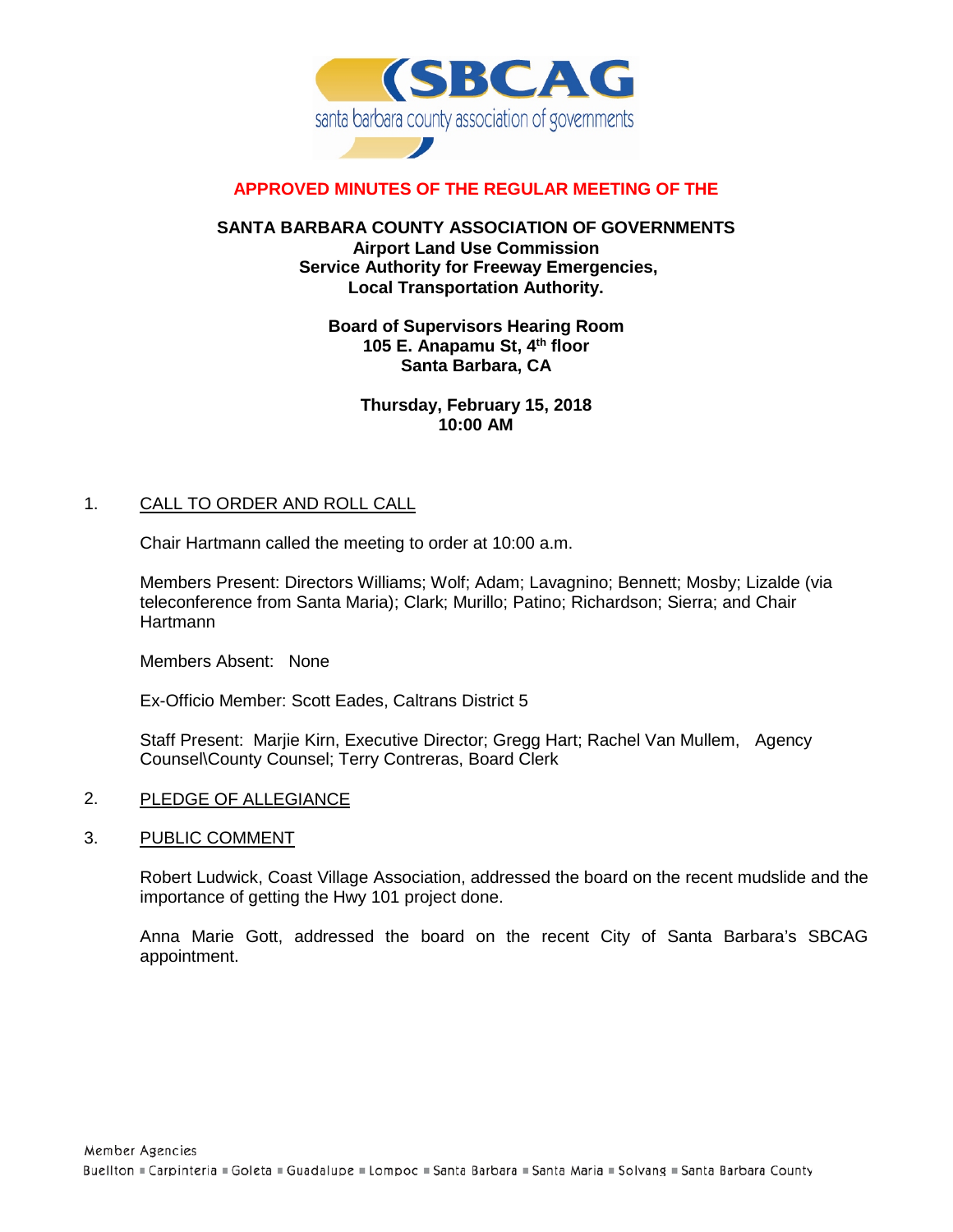#### 4. APPROVAL OF CONSENT CALENDAR

Consent item 4A was pulled from the Consent Calendar and considered separately.

A. APPROVAL OF MINUTES

*Approve the minutes from the January 18, 2018 board of directors meeting.*

Motion made to approve Consent Item 4A

Motion: Wolf Second: Patino

Motion carried: 8-0-5

| Yes:        | Williams, Wolf, Adam, Mosby, Lizalde, Richardson, Patino, and Chair<br>Hartmann |
|-------------|---------------------------------------------------------------------------------|
| No:         | None                                                                            |
| Abstention: | Lavagnino, Bennett, Clark, Murillo, Sierra                                      |
| Absent:     | None                                                                            |

# B. SANTA YNEZ VALLEY TRAFFIC CIRCULATION AND SAFETY STUDY GRANT APPLICATION

*Authorize staff to submit an application for a Caltrans Transportation Planning Grant requesting \$300,000 to procure consultant services to complete a Santa Ynez Valley Traffic Circulation and Safety Study.*

#### C. FY 2017-18 OVERALL WORK PROGRAM AMENDMENTS

- *1. Adopt a resolution 18-08 (Attachment A) amending the FY 2017-18 Overall Work Program (OWP) and Budget to reflect SB 1 Adaptation Planning Grant Program funds awarded by Caltrans, to add tasks that reflect this new source of funding, to shift staffing levels between work elements and to reflect new professional service contracts.*
- *2. Approve and authorize the Chair to execute an agreement (Attachment B) with the Santa Ynez Band of Chumash Indians related to the fiscal management of a Caltrans grant award.*
- *3. Approve and authorize Executive Director, Marjie Kirn, to execute these amendments to the OWP and Budget.*
- D. MEASURE A FY 2018/19 REVENUE ESTIMATES *Approve Measure A Revenue Estimates for Fiscal Years 2018/19 to 2022/23.*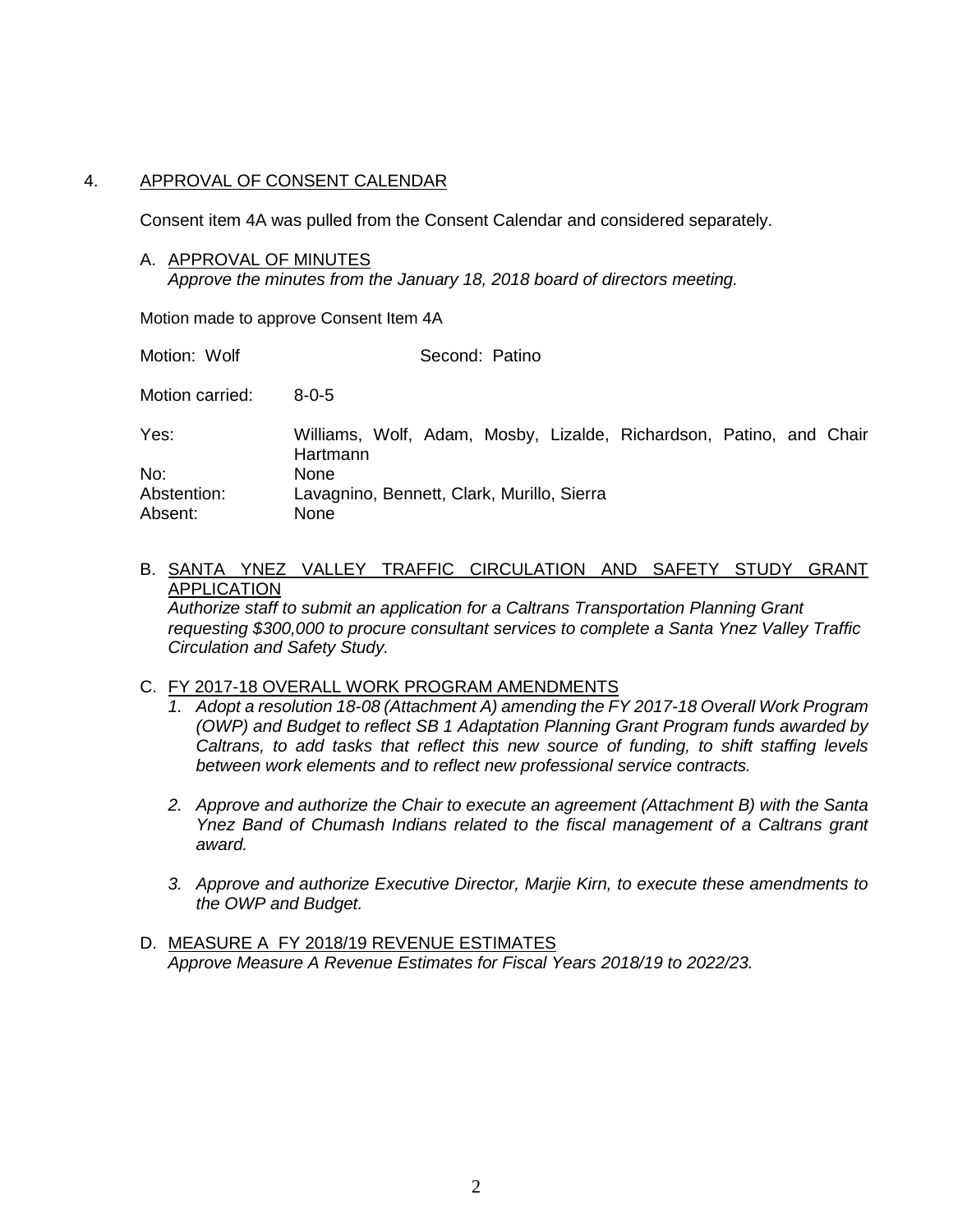#### **Director Williams recused himself from Item 4E and the item was considered separately.**

# E. CARPINTERIA CREEK SHUTTLE EASY LIFT CONTRACT AND BUDGET AMENDMENT

*Approve and authorize the Chair to execute Amendment No. 2 with Easy Lift, Inc. to increase the not to exceed amount from \$200,000 to \$250,000 to provide Carpinteria Creek Shuttle service until the temporary bike path connection is open for use in March 2018.* 

- *1. Adopt resolution 18-09 amending the FY 2017-2018 Overall Work Program (OWP) and Budget to add funding to the US 101 Corridor Transportation Management (TMP) for work element (3872) to reflect support services for the continued operation of the Carpinteria Creek Shuttle and to provide for vanpool incentives.*
- *2. Approve and authorize the Executive Director, Marjie Kirn, to execute the amendments to the OWP and Budget.*

Motion made to approve Consent Item 4H

*Express Policy Committee.*

Motion: Patino Second: Clark

Motion carried: 12-0

Yes: Wolf, Adam, Lavagnino, Mosby, Lizalde, Bennett, Clark, Murillo, Richardson, Patino, Sierra and Chair Hartmann No: None Abstention: None Absent: Williams

F. 2018 COMMITTEE APPOINTMENTS *Appoint newly appointed SBCAG Director Cathy Murillo to serve as alternate on the LOSSAN Rail Corridor Agency, the Coastal Rail Coordinating Council and a member of the Coastal* 

G. MOU WITH SBMTD FOR PEAK HOUR PACIFIC SURFLINER RAIL SERVICE

- *1. Approve and authorize the Chair to execute a Memorandum of Understanding (MOU) with the Santa Barbara Metropolitan Transit District to implement connecting local transit service to support peak hour Pacific Surfliner rail service in an amount not to exceed \$750,000 for a period of March 1, 2018 through June 30, 2021.*
- *2. Approve and authorize the Executive Director to extend the term of the agreement for up to one additional year, to extend service beyond the Billable Time under Section 4., and to adjust operations for holidays pursuant to Section 1.I.*

Motion made to approve the Consent items 4B-4D and Consent items 4F-4G

Motion: Patino Second: Wolf

Motion carried: 13-0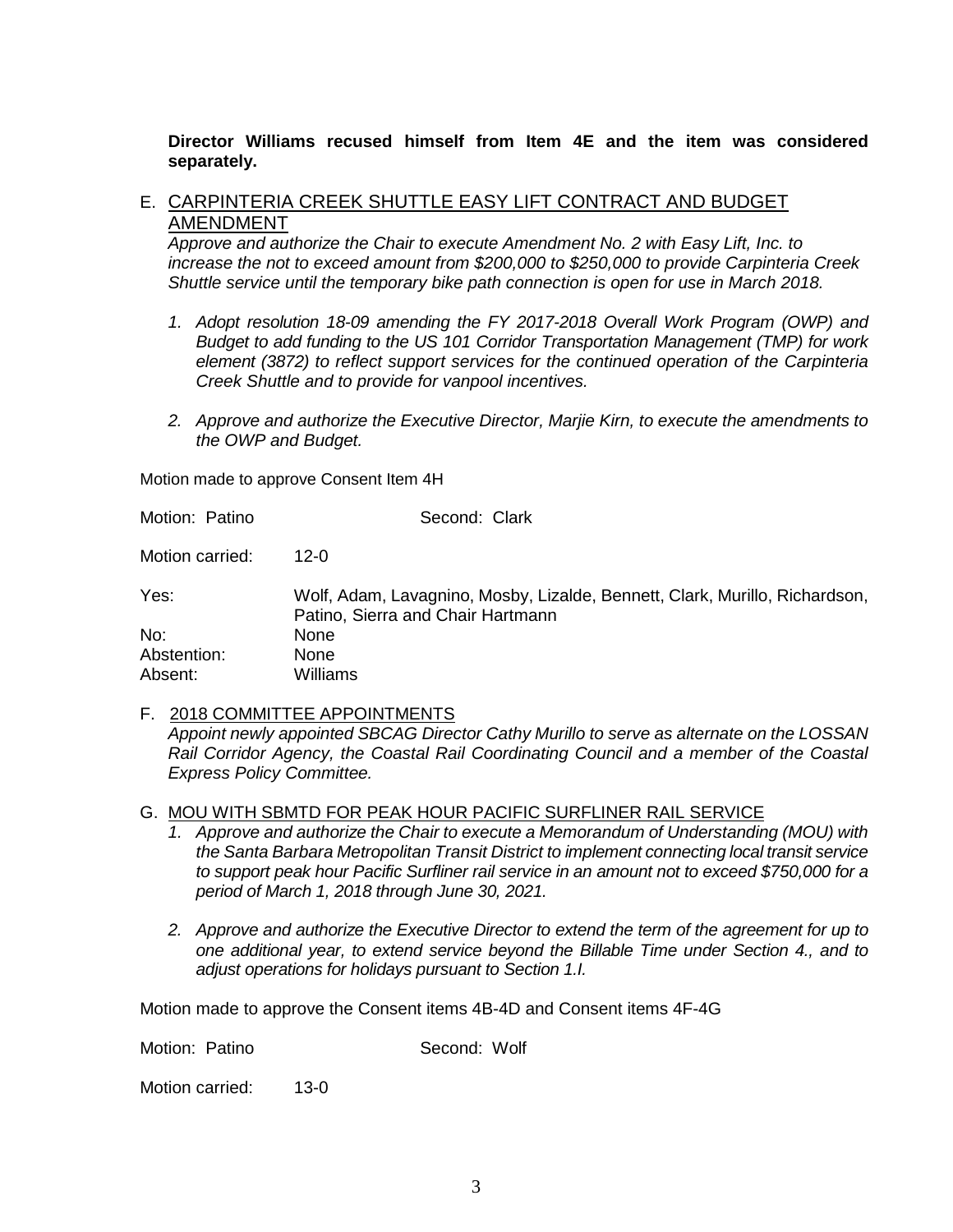Yes: Williams, Wolf, Adam, Lavagnino, Mosby, Lizalde, Bennett, Clark, Murillo, Richardson, Patino, Sierra and Chair Hartmann No: None Abstention: None Absent: None

# 5. RECOGNIZE DIRECTOR HELENE SCHNEIDER

*Recognize former Director Helene Schneider for her years of service on SBCAG.*

Staff will bring back item to a future meeting since Director Schneider was unable to attend the February meeting.

# 6. 2018 TRANSIT NEEDS ASSESSMENT

*Receive a presentation on the 2018 Transit Needs Assessment process and draft findings. Provide input to staff.*

Receive and provide input only, therefore no action was taken.

# 7. ONE MINUTE REPORTS

*Board Members and Alternates are invited to provide updates on the activities in their districts/cities.*

Directors provided updates on the activities in their districts/cities.

# 8. EXECUTIVE DIRECTOR'S REPORT

Marjie Kirn, Executive Director reported on activities and achievements of SBCAG staff, SBCAG job openings, upcoming events of interest to the Board of Directors and the public, and general status of SBCAG major projects.

# 9. CALTRANS DISTRICT DIRECTOR'S REPORT

Scott Eades, Caltrans District 5 reported on Caltrans projects and repairs throughout the state, including Caltrans projects and repairs in Santa Barbara County such as state highways, intersections and bridges, including recent cleanup of Highway 101 due to the Thomas Fire mudslides.

# 10. COMMITTEE MEETINGS

Chair Hartmann reported on the January 19, 2018 CRCC Policy Meeting. Director Bennett reported on the January 29, 2018 Pacific Surfliner Board Meeting. Director Richardson reported on the February 8, 2018 CalVans Board Meeting.

# 11. COMMUNICATIONS

- A. Board Advance Calendar
- B. Technical Transportation Advisory Committee Draft/Technical Planning Advisory Committee Meeting Minutes